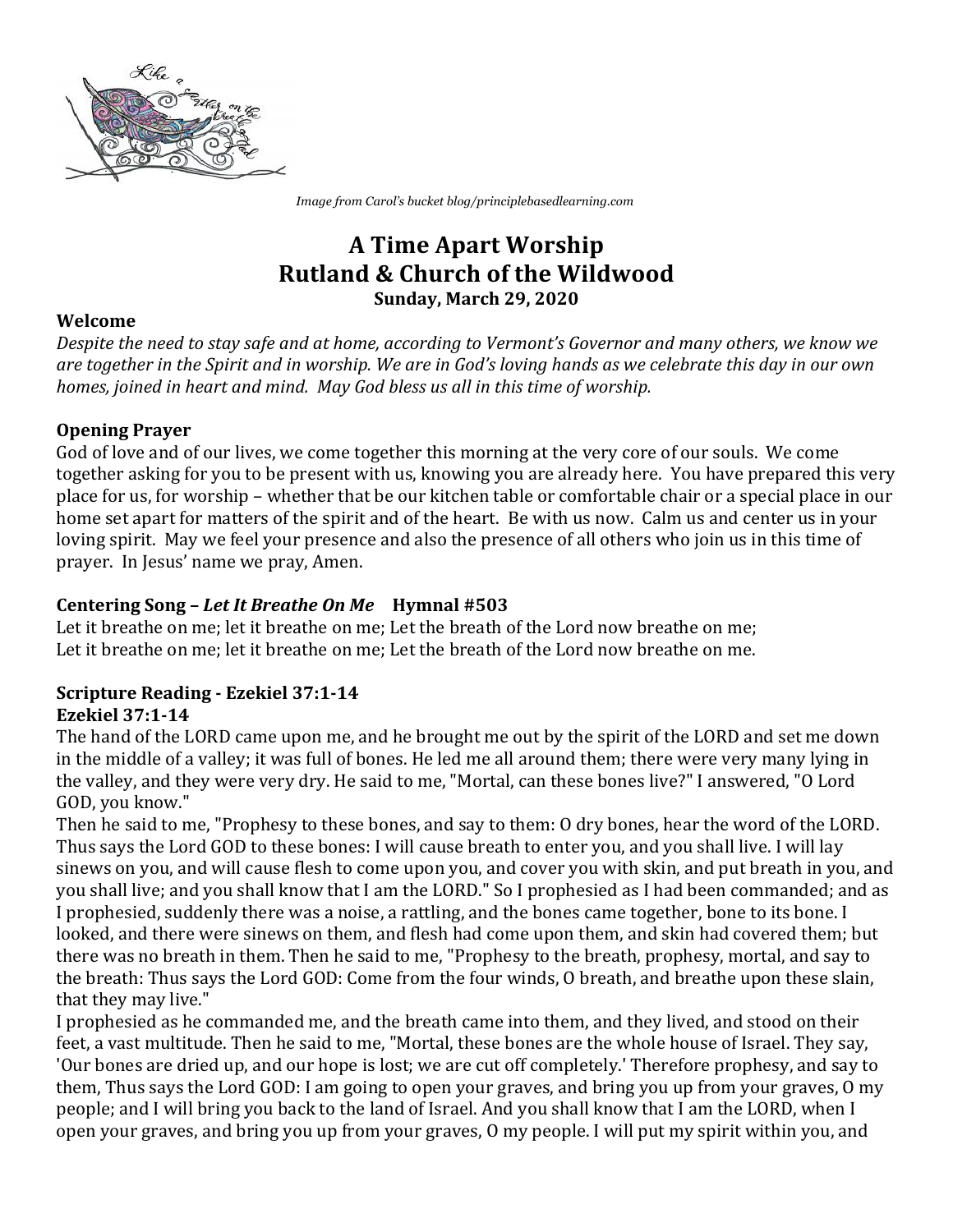you shall live, and I will place you on your own soil; then you shall know that I, the LORD, have spoken and will act," says the LORD.

### **Reflection on the Scripture**

This reading is a powerful reminder of what God is capable of doing. The prophet, Ezekiel is brought out to a valley filled with dry bones. Scholars say that a great battle was fought there and many died. It is the ultimate place of desolation. The point being made is that even here, even under circumstances such as this, God can redeem. God can bring these bones back to life, and so, what we and Ezekiel are meant to grasp from this example, is that God can also bring life to us. Even when we are feeling as if there is no hope, that our bones are dried out, our spirits are withered, even then God can breathe new life into us.

*Reflect for a few moments on times when you have felt like these dried bones. Perhaps it was after* going through a health challenge or a painful issue in a relationship. Maybe you are feeling that way now? Let yourself feel the dryness. Let yourself be in that place of emptiness for a moment.

But this story is not one of defeat. This is a story about God's love, compassion and power to make all things new. God can do this alone, but what is amazing is that God expects Ezekiel to do his part. In our own lives and experiences, God expects us to do our part as well. Here, Ezekiel is told to prophesy to the bones (he is a prophet, after all!) I imagine he has a moment of panic wondering how to do it, how to speak to, let alone prophesy to an entire field of dry bones. But God doesn't leave Ezekiel to figure it out on his own. God gives him words to say and then guides him through the whole process. This is how it is for us as well. Yes, God expects us to do the work that is ours in the world, but God supports us and guides us and gives us the wisdom that we need to accomplish what it is we are being led to do.

*Take a moment now to reflect on what your skills and gifts are, in facing the dry bones of your own life* and the lives around you. What gifts has God placed in your hands and in your heart to share? Maybe *you are a great encourager, maybe you have just the right words to pray for and with people? Maybe you love to serve, and are good at doing the practical work that needs to be done, even under difficult circumstances* – *fixing things, feeding people or doing errands?* What are your gifts?

Ezekiel had to have been more than a little surprised when the bones in that valley began clacking together. It was good that God was with him, because he may have fainted or run away out of fear when the skeletons and then bodies stood up on their feet, ready and waiting for the next good word from Ezekiel, from God.

*I* believe, that if you give yourself a moment, you will be able to think about a time when you were surprised by the ways God worked through you. Think about a time when you might have said a reluctant *prayer* without really thinking it would make a difference, but somehow, miraculously, it did. Or think about a time when you reached out to heal a wound in a relationship against your better judgment and the end *result* was better than you could ever have imagined. Healing happened.

Sometimes God uses us without our even being fully on board, and good things happen... miracles happen. After God performs the miracle of bringing all of those bones back to life, breathing the Spirit back into them, the lesson God wants Ezekiel to learn is that God is fully capable of miracles, and often those miracles are accomplished with our help. I think it makes God really happy to show us just how amazing this thing called faith can be. God shows us that our little mustard seed of faith is more powerful than we know.

The promise God offers to Ezekiel, and to us, is that our dry bones will live too. On days when we are feeling anxious and afraid, when we say, "Our bones are dried up, and our hope is lost; we are cut off *completely,*" God responds, "You are my people. I will put my Spirit in you. And you will live again. I will settle you in your own land. Then you will know that I have spoken. I have done it." God's promises are powerful enough to rely on. God's promises are capable of holding us even through the difficulties we are experiencing today. These promises are fresh and alive and real. Our job is to believe in them, to believe that God will guide us through to the place of new life.

#### **Prayer**